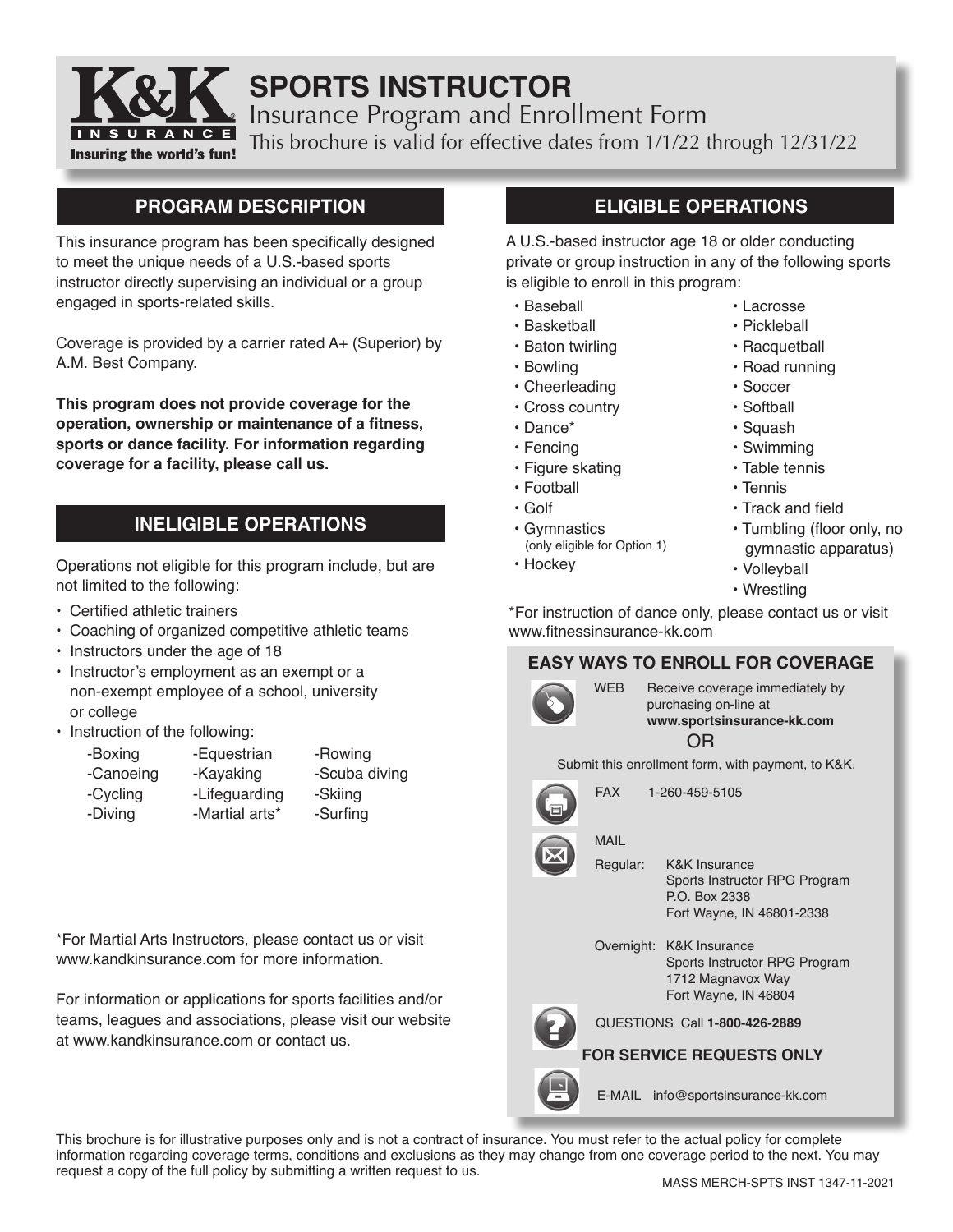## **EXCLUSIONS**

### The following represent only some of the exclusions contained in this policy.

- Abuse, molestation, harassment or sexual conduct
- Amusement devices (e.g.: rides, slides, inflatables, bungees, climbing walls, dunk tanks)
- Communicable disease
- Cryogenic chambers/therapy
- Cycling (other than stationary)
- Employment-related practices
- Instruction/activity being held on or in open water (e.g.: lakes, ponds, ocean)
- Medical, therapy or health care services
- Operation, ownership or management of a commercial sports facility
- Physicals/stress testing
- Physical therapy, massage or salon services
- Sale or distribution of herbal medicinal and/or nutritional products
- Those operations listed as ineligible
- Violation of statutes that govern e-mails, faxes, phone calls or other methods of sending materials or information

| <b>COVERAGES AND LIMITS</b>                                                                                 |                 |                 |                 |                 |                 |
|-------------------------------------------------------------------------------------------------------------|-----------------|-----------------|-----------------|-----------------|-----------------|
| <b>Coverages</b>                                                                                            | <b>Option 1</b> | <b>Option 2</b> | Option 3        | <b>Option 4</b> | <b>Option 5</b> |
| <b>Commercial General Liability (CGL)</b>                                                                   | Limits          | Limits          | Limits          | Limits          | Limits          |
| Each Occurrence                                                                                             | \$1,000,000     | \$2,000,000     | \$3,000,000     | \$4,000,000     | \$5,000,000     |
| General Aggregate                                                                                           |                 |                 |                 |                 |                 |
| (Other than Products-completed Operations)                                                                  | \$5,000,000     | \$5,000,000     | \$5,000,000     | \$5,000,000     | \$5,000,000     |
| Products-completed Operations Aggregate                                                                     | \$1,000,000     | \$2,000,000     | \$3,000,000     | \$4,000,000     | \$5,000,000     |
| Personal and Advertising Injury                                                                             | \$1,000,000     | \$2,000,000     | \$3,000,000     | \$4,000,000     | \$5,000,000     |
| Legal Liability to Participants                                                                             | \$1,000,000     | \$2,000,000     | \$3,000,000     | \$4,000,000     | \$5,000,000     |
| Professional Liability                                                                                      | \$1,000,000     | \$2,000,000     | \$3,000,000     | \$4,000,000     | \$5,000,000     |
| Damage to Premises Rented to You                                                                            |                 |                 |                 |                 |                 |
| (Fire Legal Liability)                                                                                      | 1,000,000<br>\$ | 1,000,000<br>S. | 1,000,000<br>\$ | \$1,000,000     | \$1,000,000     |
| Medical Expense (other than participants)                                                                   | \$<br>5,000     | \$<br>5,000     | \$<br>5,000     | \$<br>5,000     | \$<br>5,000     |
| Program A - Sports instruction conducted at locations that are NOT owned or operated by the instructor      |                 |                 |                 |                 |                 |
| 1 year cost                                                                                                 | \$<br>367.00    | \$<br>543.00    | \$<br>793.00    | \$1,043.00      | \$<br>1,293.00  |
| 2 years cost                                                                                                | \$.<br>649.00   | \$<br>966.00    | Not Available   | Not Available   | Not Available   |
| Program B - Includes Program A locations and/or instruction conducted at the instructor's home or residence |                 |                 |                 |                 |                 |
| 1 year cost                                                                                                 | \$<br>455.00    | \$<br>675.00    | \$<br>925.00    | \$1,175.00      | 1,425.00<br>\$  |
| 2 years cost                                                                                                | \$<br>808.00    | \$<br>1,205.00  | Not Available   | Not Available   | Not Available   |

\*Cost includes premium and a \$15 risk purchasing group administration fee

Coverage provided under this program includes:

**Commercial General Liability with Broadening Endorsement** – coverage which protects the insured against liability claims for bodily injury and property damage arising out of premises, operations, products and completed operations and personal and advertising injury.

**Legal Liability to Participants** – coverage which offers protection against bodily injury liability claims brought by persons participating in sports activities under the direction of the insured.

**Professional Liability** – provides protection against wrongful acts (breach of duty, neglect, error, omission, misstatement or a misleading statement in the discharge of sports activities) that occur under the operations of the insured.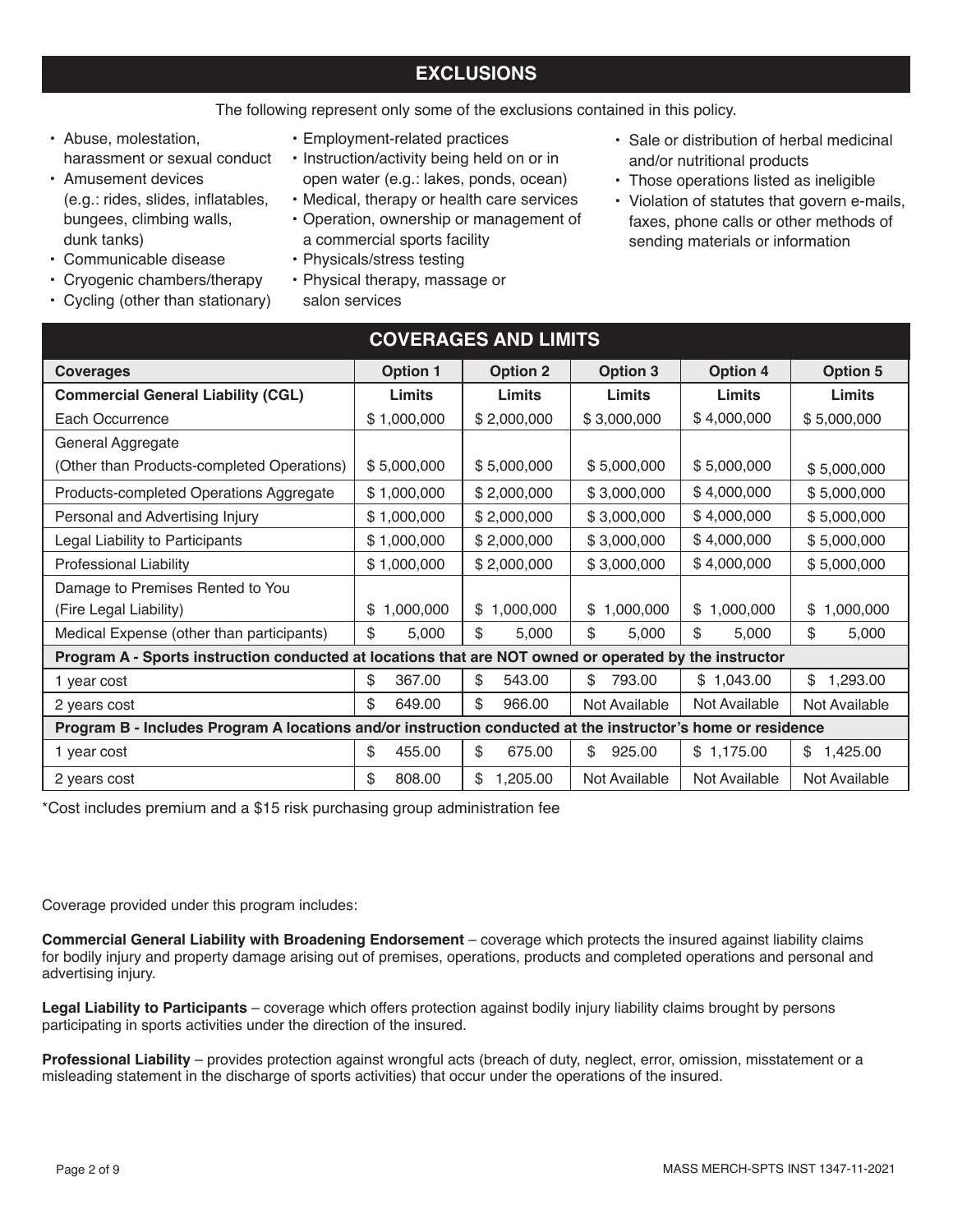**1. Can I apply for coverage over the phone?** Unfortunately, we are not able to accept your enrollment information over the phone at this time. You can apply for coverage online or by completing an enrollment form and submitting it to us via fax or mail.

## **2. What is a general aggregate?** This is the maximum amount to be paid out in any policy period for all losses.

**3. What are certificate requests? How do I complete this section on the enrollment form?** A certificate is a document prepared by us

providing you evidence of insurance. You will automatically receive a certificate providing proof of coverage once coverage is bound. You only need to complete the certificate request section if you have been asked to provide another certificate, to an entity such as the facility where you work.

**4. I have been asked by the facility that I instruct at to add them as an "additional insured" to my policy. What does this mean and how do I do that?**

An additional insured is an entity which has an insurable interest for claims arising out of your negligence as the named insured. Such possible entities are a landlord or sponsor. By providing an entity additional insured status they now are entitled to defense and indemnity (if policy limits have not been exhausted) under your policy with no responsibility for premium payments.

You can add an entity as an additional insured under the certificate request section of the enrollment form. Please remember to provide their complete name, address and relationship to you. All requests must be in writing.

## **5. Will I receive a policy after I submit the enrollment form?**

No. You will receive a certificate of insurance as proof of coverage. Coverage is offered exclusively through Sports, Leisure and Entertainment Risk Purchasing Group (RPG). The RPG receives a master policy from the insurance company. Submission of this enrollment form confirms your desire to receive coverage through the RPG. Each member receives their own certificate of insurance as their evidence of coverage. The limits of insurance apply individually to each member–there are no shared limits of liability with any other members. A copy of the RPG master policy can be requested in writing to: K&K Insurance Group, Inc. 1712 Magnavox Way, Fort Wayne, IN 46804

## **6. Do I have coverage for virtual training?**

Coverage does extend to incidental virtual training provided by you (the named insured) to your clients/ members. The policy is intended to extend bodily injury coverage for training available to your clients/ members only (through a private platform such as a password protected website or a closed Facebook group) - Coverage does not extend to any training material that is accessible to the general public.

Reasonable precautions should be taken when assessing potential new clients/members online, including but not limited to: health assessments, waivers/release forms, and interviews prior to instruction or training. We encourage you to consult with an attorney to consider special waiver/release agreements that will apply specifically to virtual training.

Virtual training/instruction does not extend to any training/instruction that includes gymnastic apparatuses, tumbling, or stunting (including pyramids), or in-water activities. We do not provide coverage for cyber liability, so if you are taking payment or collecting personal information online and it is compromised, there would be no coverage under the general liability policy.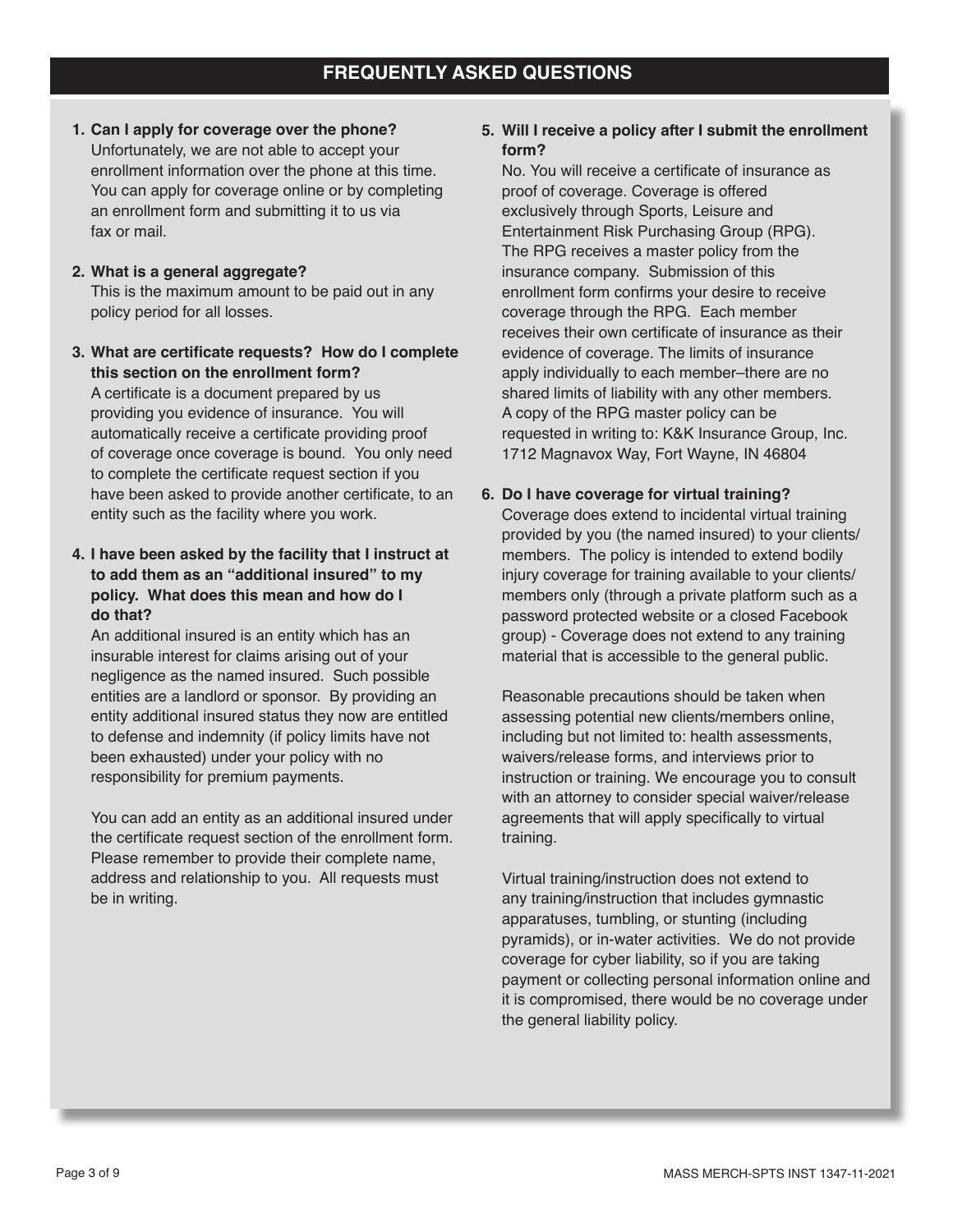

**Enrollment Form - Sports Instructor Insurance**

Valid for effective dates from 1/1/22 through 12/31/22

Completion of this enrollment form confirms your desire to obtain insurance through the Sports, Leisure and Entertainment Risk Purchasing Group. A risk purchasing group (RPG) provides group purchasing power for similar risks resulting in potential advantageous coverage terms, competitive rates, risk management bulletins, and rewards for favorable group loss experience. An RPG administration fee may be charged. The submission of this enrollment form and/or the acceptance of payment does not guarantee coverage. Certain operations are not eligible for coverage by this program. We reserve the right to decline any request for coverage.

## **TO AVOID PROCESSING DELAYS, PLEASE: 1. Complete all sections (print legibly)**

- 
- **2. Sign and date where required**
- **3. Remit completed enrollment form (pages 4 9) with payment**

|                               | $\bigcirc$ I am a new account                                                                                                                                                                                                                                                                                                                                                                                  | $\bigcirc$ I am renewing my coverage                                                                                             |                                                                                                                                           |                                                                                                                                                                 |
|-------------------------------|----------------------------------------------------------------------------------------------------------------------------------------------------------------------------------------------------------------------------------------------------------------------------------------------------------------------------------------------------------------------------------------------------------------|----------------------------------------------------------------------------------------------------------------------------------|-------------------------------------------------------------------------------------------------------------------------------------------|-----------------------------------------------------------------------------------------------------------------------------------------------------------------|
|                               | Instructor's name (as it should appear on the policy): _________________________                                                                                                                                                                                                                                                                                                                               | First name                                                                                                                       |                                                                                                                                           | Last name                                                                                                                                                       |
| C                             |                                                                                                                                                                                                                                                                                                                                                                                                                |                                                                                                                                  |                                                                                                                                           |                                                                                                                                                                 |
|                               | (additional name(s) under which the named insured operates)                                                                                                                                                                                                                                                                                                                                                    |                                                                                                                                  |                                                                                                                                           |                                                                                                                                                                 |
|                               |                                                                                                                                                                                                                                                                                                                                                                                                                |                                                                                                                                  |                                                                                                                                           |                                                                                                                                                                 |
| <b>GENERAL<br/>IFORMATIOI</b> |                                                                                                                                                                                                                                                                                                                                                                                                                |                                                                                                                                  |                                                                                                                                           |                                                                                                                                                                 |
|                               |                                                                                                                                                                                                                                                                                                                                                                                                                |                                                                                                                                  |                                                                                                                                           |                                                                                                                                                                 |
|                               | (By listing an email address, you are giving us permission to contact you by email about your policy. Refer to page 6 of the application for                                                                                                                                                                                                                                                                   |                                                                                                                                  |                                                                                                                                           |                                                                                                                                                                 |
|                               | Electronic Disclosure and Consent)                                                                                                                                                                                                                                                                                                                                                                             |                                                                                                                                  |                                                                                                                                           |                                                                                                                                                                 |
| <b>DATES</b>                  | Coverage will begin the day after the completed enrollment form and premium are received and approved by<br>us, or on a later date you specify below. (If renewing coverage, please provide the expiration date of your<br>current policy.)<br>$\bigcirc$ Start my coverage on this date: _____ / _____ / ______                                                                                               |                                                                                                                                  |                                                                                                                                           |                                                                                                                                                                 |
|                               | 1. Type of instructor (check all that apply):                                                                                                                                                                                                                                                                                                                                                                  |                                                                                                                                  |                                                                                                                                           |                                                                                                                                                                 |
|                               | $\bigcirc$ Baseball<br>$\bigcirc$ Cross country<br>$\bigcirc$ Dance<br>$\bigcirc$ Basketball<br>$\bigcirc$ Baton twirling<br>$\bigcirc$ Fencing<br>$\bigcirc$ Figure skating<br>$\bigcirc$ Bowling<br>$\bigcirc$ Football<br>$\bigcirc$ Cheerleading                                                                                                                                                           | $\bigcirc$ Golf<br>$\bigcirc$ Gymnastics<br>(Option 1 only)<br>$\bigcirc$ Hockey<br>$\bigcirc$ Lacrosse<br>$\bigcirc$ Pickleball | $\bigcirc$ Racquetball<br>$\bigcirc$ Road running<br>$\bigcirc$ Soccer<br>$\bigcirc$ Softball<br>$\bigcirc$ Squash<br>$\bigcirc$ Swimming | $\bigcirc$ Table tennis<br>$\bigcirc$ Tennis<br>$\bigcirc$ Track and field<br>$\bigcirc$ Tumbling (floor only)<br>$\bigcirc$ Volleyball<br>$\bigcirc$ Wrestling |
|                               | If you don't see your sport listed, please contact us.                                                                                                                                                                                                                                                                                                                                                         |                                                                                                                                  |                                                                                                                                           |                                                                                                                                                                 |
| <b>BUSINES<br/>IFORMAT</b>    | 2. Are you age 18 or older?<br>3. Do you instruct at your home/residence premises?<br>4. Do you own/operate your own facility and/or have employees/volunteers?<br>If yes, this program only provides coverage for your operations as an instructor. It does not extend to<br>your employees or anyone performing instruction or training on your behalf, nor does it apply to the<br>operation of a facility. |                                                                                                                                  |                                                                                                                                           | $\bigcirc$ Yes $\bigcirc$ No<br>$\bigcirc$ Yes $\bigcirc$ No<br>$\bigcirc$ Yes $\bigcirc$ No                                                                    |
|                               | Coverage is not provided for an instructor's employment as an exempt or non-exempt employee of a<br>school, university or college; for the coaching of organized competitive athletic teams; for activities of a<br>certified athletic trainer, and for instructors under the age of 18.                                                                                                                       |                                                                                                                                  |                                                                                                                                           |                                                                                                                                                                 |
|                               | K&K Insurance Group, Inc. · P.O. Box 2338 · Fort Wayne, IN 46801-2338 · 1-800-426-2889 · Fax 1-260-459-5105                                                                                                                                                                                                                                                                                                    | Website www.kandkinsurance.com                                                                                                   |                                                                                                                                           |                                                                                                                                                                 |
|                               | K&K Incurance Group Inc. is a licensed insurance producer in all states (TY license #13024); operating in CA NV and ML                                                                                                                                                                                                                                                                                         |                                                                                                                                  |                                                                                                                                           |                                                                                                                                                                 |

K&K Insurance Group, Inc. is a licensed insurance producer in all states (TX license #13924); operating in CA, NY and MI as K&K Insurance Agency (CA license #0334819)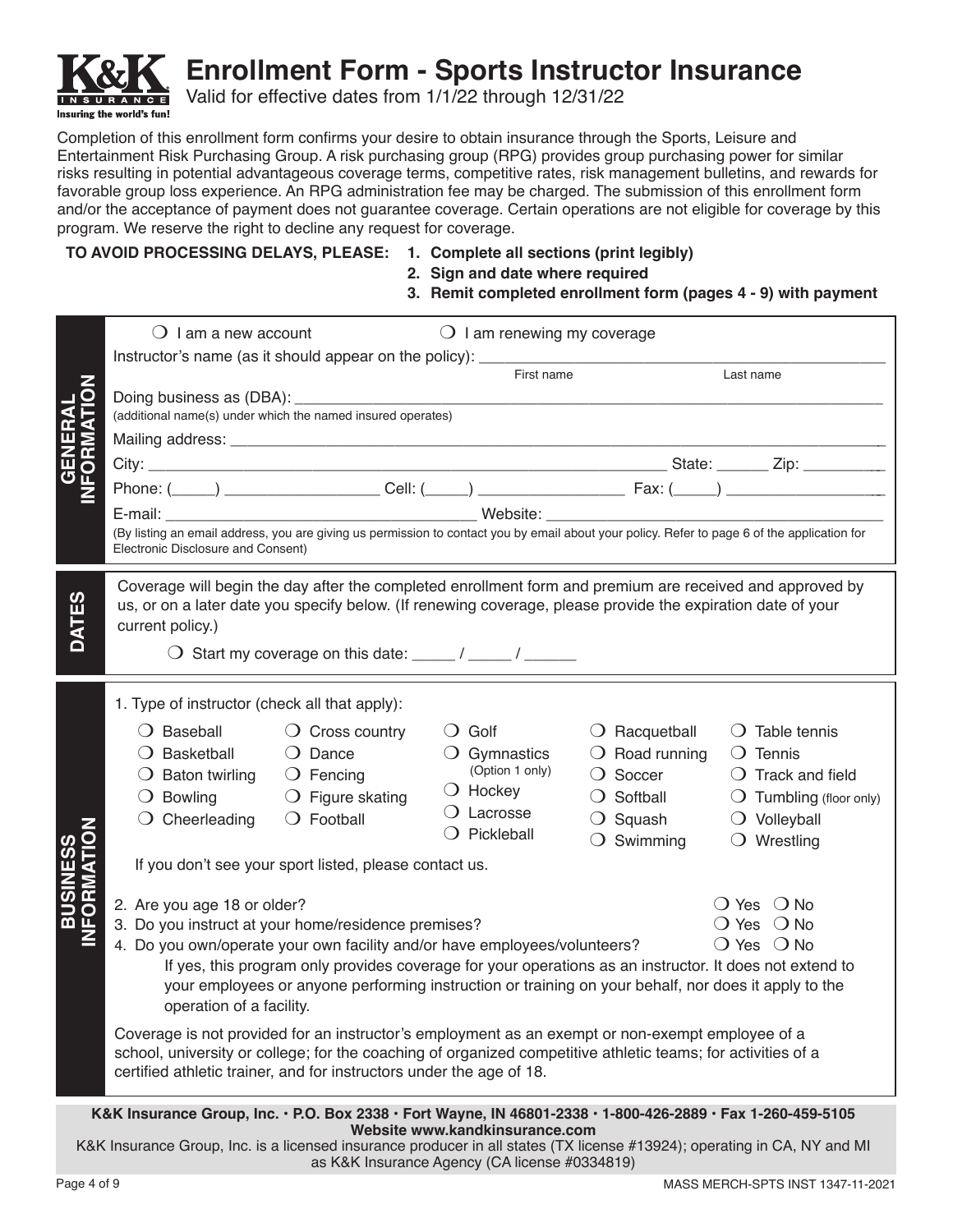### **Please check the appropriate program and option.**

NOTE: Only Option 1 is available for gymnastic instructors.

m Program A - Sports instruction conducted at locations that are NOT owned or operated by the instructor

| <b>Limits of Liability (CGL)</b> | 1 - Year Cost | 2 - Years Cost |
|----------------------------------|---------------|----------------|
| \$1,000,000                      | 367.00<br>\$. | 649.00         |
| \$2,000,000                      | 543.00<br>\$  | 966.00         |
| \$3,000,000                      | 793.00<br>\$  | Not Available  |
| \$4,000,000                      | \$1,043.00    | Not Available  |
| \$5,000,000                      | \$1,293.00    | Not Available  |
|                                  |               |                |

### $\bigcirc$  Program B - Includes Program A locations and/or instruction conducted at the instructor's home or residence

| <b>Options</b> | <b>Limits of Liability (CGL)</b> | 1 - Year Cost | 2 - Years Cost |
|----------------|----------------------------------|---------------|----------------|
| Option 1       | \$1,000,000                      | 455.00<br>S   | 808.00<br>\$.  |
| Option 2       | \$2,000,000                      | 675.00        | \$1,205.00     |
| Option 3       | \$3,000,000                      | 925.00<br>\$. | Not Available  |
| Option 4       | \$4,000,000                      | \$1,175.00    | Not Available  |
| Option 5       | \$5,000,000                      | \$1,425.00    | Not Available  |

**COSTS ARE 100% NON-REFUNDABLE/NON-TRANSFERRABLE ONCE COVERAGE BEGINS.** 

**COVERAGE IS CONTINGENT UPON RECEIPT OF PAYMENT AND A FULLY COMPLETED ENROLLMENT FORM.** 

## **NO COVERAGE WILL BE DEEMED IN EFFECT UNTIL THE ACCURATE PAYMENT IS RECEIVED BY THE COMPANY OR THEIR REPRESENTATIVE. CANCELLATIONS/CHANGES CAN ONLY BE MADE BY THE NAMED INSURED.**

| Once your enrollment form is approved, you will receive a Certificate of Insurance as evidence that coverage is bound.<br>Complete this section if you require additional certificates listing a facility, property owner or similar third-party as<br>an additional insured on your policy. Provide a separate request for each additional certificate needed. |
|-----------------------------------------------------------------------------------------------------------------------------------------------------------------------------------------------------------------------------------------------------------------------------------------------------------------------------------------------------------------|
| Note: Please request all additional insureds needed for this policy term. Additional insureds from the expiring policy term will<br>not be automatically renewed.                                                                                                                                                                                               |

**1. When is this certificate needed? :**  $\frac{1}{2}$ 

m Sponsor m Co-promoter m Other (please identify/explain): \_\_\_\_\_\_\_\_\_\_\_\_\_\_\_\_\_\_\_\_\_\_\_\_\_\_\_\_\_\_\_\_\_\_\_\_\_\_\_\_\_\_\_

NOTE: The certificate holder will automatically be an Additional Insured for an Owner/manager/lessor, Sponsor or Co-Promoter relationship

3. Certificate holder/additional insured name:

Mailing address:

City: \_\_\_\_\_\_\_\_\_\_\_\_\_\_\_\_\_\_\_\_\_\_\_\_\_\_\_\_\_\_\_\_\_\_\_\_\_\_\_\_\_\_\_\_\_\_\_\_\_\_\_\_ State: \_\_\_\_\_\_\_\_\_ Zip:\_\_\_\_\_\_\_\_\_\_\_\_\_\_\_\_\_\_\_\_\_

4. Does the certificate holder/additional insured require any special wording or endorsements?  $\bigcirc$  Yes  $\bigcirc$  No

If yes, check all that apply:  $\bigcirc$  CG2026  $\bigcirc$  Primary  $\bigcirc$  Waiver of subrogation

 $\bigcirc$  Other (please explain):

**NOTE: If you are not sure, please attach a copy of the insurance requirements/instructions you've received.**

**The most common delay in certificate processing is caused by providing partial or incorrect name and/or instructions. Please check your request carefully before submitting.**

**CERTIFICATE REQUESTS**

**CERTIFICATE REQUESTS**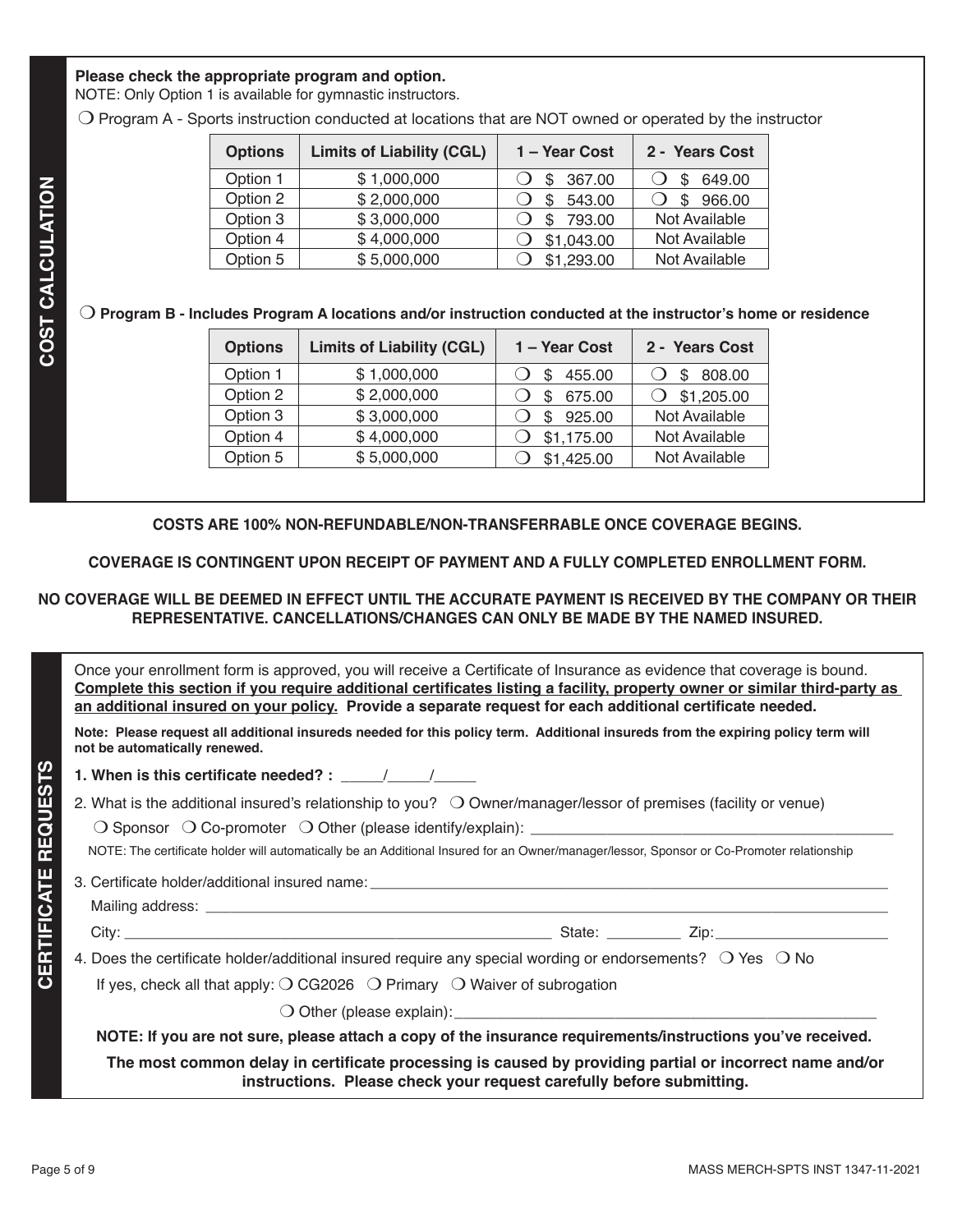The following exclusions are contained in the commercial general liability coverage you are purchasing: Abuse, molestation, harassment or sexual conduct; Aircraft/hot air balloon; Airport; Amusement devices (the ownership, operation, maintenance or use of: any mechanical or non-mechanical ride, slide, or water slide, any inflatable recreational device, any bungee operation or equipment, any vertical device or equipment used for climbing-either permanently affixed or temporarily erected, or dunk tank. Amusement devices do not include any video or computer games or any device that is specifically designed for the training or instruction of the activity for which you are enrolled); Animals (injury or death to, or injury, death or property damage caused by any animal owned, rented or hired by you); Asbestos; Commercial general liability standard exclusions (CG0001 04/13 edition); Communicable disease; Cryogenic chambers/therapy; Cycling (other than stationary); Employment-related practices; Fireworks; Fungi or bacteria; Haunted attractions; Instruction/activity being held on or in open water; Lead; Medical, therapy or health care services; Nuclear energy liability; Operation, ownership or management of a commercial sports facility; Performers; Physicals/stress testing; Physical therapy, massage or salon services; Rodeos; Saddle animals; Sale or distribution of medicinal, herbal and/or nutritional products; Snowmobile; Violation of statutes that govern e-mails, faxes, phone calls or other methods of sending materials or information; Those operations listed as ineligible: Certified athletic trainers; Coaching of organized competitive athletic teams; Instruction of the following sports: Boxing, Canoeing, Cycling, Diving, Equestrian, Kayaking, Lifeguarding, Martial arts, Rowing, Scuba diving, Skiing, Surfing; Instructors under the age of 18; Instructor's employment as an exempt or non-exempt employee of a school, university or college.

## **Electronic Disclosure and Consent, and Warranty & Compensation PLEASE READ, COMPLETE #9 BELOW, AND SIGN ON PAGE 7**

### **Electronic Signature Disclosure and Consent**

The Electronic Signatures in Global and National Commerce Act (15 U.S.C. § 7001, et seq.) provides that a signature, contract or other record may not be denied legal effect, validity or enforceability solely because it is in electronic form or because an electronic signature was used in a transaction. K&K Insurance Group (K&K), whether on its own behalf, and/or on behalf of an insurer and/or third parties, may utilize the internet, email, cloud services, digital storage, digital media or similar electronic means to transmit Policy Documents to its clients. This Agreement informs you of your rights when we are delivering and you are receiving such documents from us electronically.

By agreeing to proceed with this transaction, you acknowledge and consent to the following:

- 1. I hereby voluntarily consent to proceeding with this transaction, and all subsequent actions related to this transaction, electronically.
- 2. I understand that further documents relating to this insurance purchased through K&K, including but not limited to correspondence, communications, confirmations, requests for premium payments and policy documents, may, to the extent permitted by law, be transmitted by electronic means to me, including by e-mail sent to the e-mail address I have provided as part of this transaction and/or my on-line registration. I consent to such documents being provided to me electronically.
- 3. Notwithstanding paragraph 2, any notice of cancellation shall be sent to me by mailing to the address I have provided as part of my registration and/or application for insurance, or to such other address for which I have provided notice pursuant to the terms of the policy.
- 4. Any change or revision to the e-mail address or other electronic contact information which I have provided as part of this transaction and/or my on-line registration process shall be requested by me by faxing, emailing or by mailing a written notice to: K&K Insurance; 1712 Magnavox Way; Fort Wayne, IN 46804.
- 5. I understand that I have the right to obtain a paper copy of any electronic record provided to me pursuant to this transaction or any subsequent transaction involving my coverage by mailing a written request to the address provided in paragraph 4.
- 6. In order to access the electronic records provided, the following hardware and software are required: (a) a personal computer or other device through which Internet access is available, (b) an Internet connection, (c) an e-mail account with an Internet service provider, and (d) Adobe Acrobat Reader.
- 7. I understand that I have the right and option to withdraw my consent to the receipt of further electronic documents at any time by faxing, emailing or mailing a written request to the address provided in paragraph 4. By withdrawing my consent to electronic delivery of documents I understand that I will receive a paper copy of future policy documentation.
- 8. Information relating to this transaction is subject to the terms of our privacy statement, a copy of which is provided at www.kandkinsurance.com.
- 9. DOCUMENT DELIVERY. After this enrollment form is approved, you will receive a certificate of insurance showing evidence that coverage has been bound. When submitted through an insurance agent or broker, this coverage document will only be delivered to them. Additional certificate requests will be issued to the same person. Providing an email address in this application will be deemed consent to us to deliver documents and communication to you electronically.

If you **DO NOT** want to be emailed please check here and select your preferred method of document delivery.  $\bigcirc$ 

| $\overline{\phantom{0}}$<br>$-0$<br>-ax to | attn: |  |
|--------------------------------------------|-------|--|
| Mail to                                    | attn: |  |
|                                            |       |  |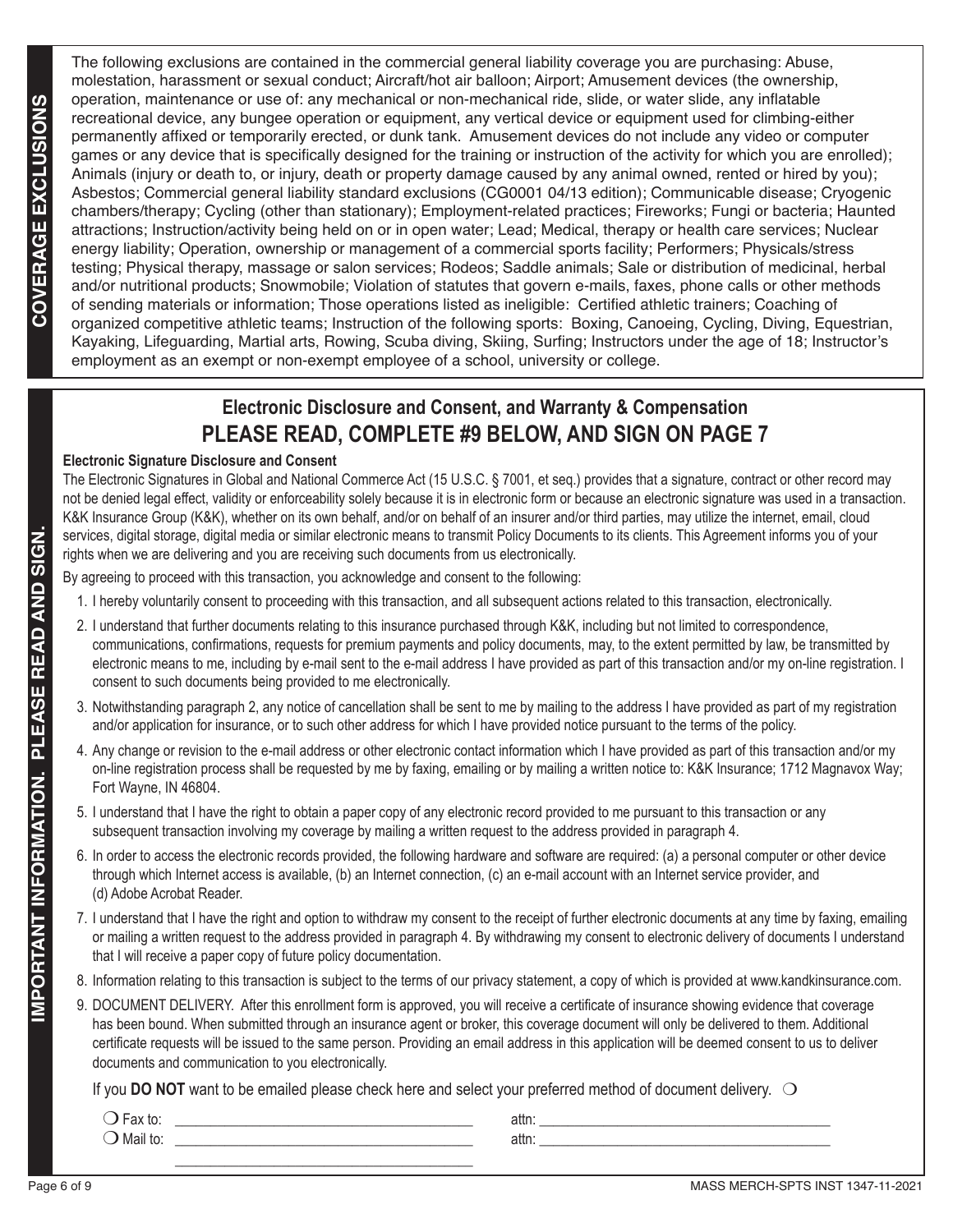**Compensation and Other Disclosure Information:** K&K Insurance Group, Inc. ("K&K") is an insurance producer licensed in your state. Insurance producers are authorized by their license to confer with insurance purchasers about the benefits, terms and conditions of insurance contracts; to offer advice concerning the substantive benefits of particular insurance contracts; to sell insurance; and to obtain insurance for purchasers. The role of the producer in any particular transaction involves one or more of these activities. Compensation will be paid to the producer, based on the insurance contract the producer sells. Depending on the insurer(s) and insurance contract(s) the purchaser selects, compensation will be paid by the insurer(s) selling the insurance contract or by another third party. Such compensation may vary depending on a number of factors, including the insurance contract(s) and the insurer(s) the purchaser selects. In addition, K&K may charge a fee for administrative services. Your signature on your application, quote form, check, credit card and/or other authorization for payment of your premium, will be deemed to signify your consent to and acceptance of the terms and conditions including the compensation, as disclosed above, that is to be received by K&K. The insurance purchaser may obtain information about compensation expected to be received by the producer based in whole or in part on the sale of insurance to the purchaser, and compensation expected to be received based in whole or in part of any alternative quotes presented to the purchaser by the producer, by emailing a written request to warranty@kandkinsurance.com.

In addition, premiums paid by clients to K&K for remittance to insurers, client refunds and claim payments paid to K&K by insurance companies for remittance to clients are deposited into fiduciary accounts in accordance with applicable insurance laws until they are due to be paid to the insurance company or Client. Subject to such laws and the applicable insurance company's consent, where required, K&K will retain the interest or investment income earned while such funds are on deposit in such accounts.

|                        | Enrollments cannot be accepted unless this section is completed<br>Copyright © 2021 K&K Insurance Group, Inc. All Rights Reserved.<br>Page 7 of 9                                                                                                                                                                                                                                                                                                                                                                                                                                                                                                                                                                                                                                                                                                                                                                                                               | MASS MERCH-SPTS INST 1347-11-2021                                                                                                                                                                                              |
|------------------------|-----------------------------------------------------------------------------------------------------------------------------------------------------------------------------------------------------------------------------------------------------------------------------------------------------------------------------------------------------------------------------------------------------------------------------------------------------------------------------------------------------------------------------------------------------------------------------------------------------------------------------------------------------------------------------------------------------------------------------------------------------------------------------------------------------------------------------------------------------------------------------------------------------------------------------------------------------------------|--------------------------------------------------------------------------------------------------------------------------------------------------------------------------------------------------------------------------------|
|                        | AGENTS: YOU MUST CONTINUE TO NEXT PAGE AND COMPLETE AGENT WARRANTY SECTION                                                                                                                                                                                                                                                                                                                                                                                                                                                                                                                                                                                                                                                                                                                                                                                                                                                                                      |                                                                                                                                                                                                                                |
|                        | If an agent: Check here to acknowledge you are signing on behalf of the named insured $\bigcirc$                                                                                                                                                                                                                                                                                                                                                                                                                                                                                                                                                                                                                                                                                                                                                                                                                                                                |                                                                                                                                                                                                                                |
|                        | <b>Printed name:</b><br><u> 1980 - Jan James James Barnett, amerikan basar pada 2000 - Jan James James James James James James James Jam</u>                                                                                                                                                                                                                                                                                                                                                                                                                                                                                                                                                                                                                                                                                                                                                                                                                    | Title: The contract of the contract of the contract of the contract of the contract of the contract of the contract of the contract of the contract of the contract of the contract of the contract of the contract of the con |
|                        | Applicant or agent signature:                                                                                                                                                                                                                                                                                                                                                                                                                                                                                                                                                                                                                                                                                                                                                                                                                                                                                                                                   | Date:                                                                                                                                                                                                                          |
|                        | Applicant name (from page 4):                                                                                                                                                                                                                                                                                                                                                                                                                                                                                                                                                                                                                                                                                                                                                                                                                                                                                                                                   |                                                                                                                                                                                                                                |
|                        | as well as the activities and operations for which coverage is not provided and that this policy is 100% non-refundable/non-transferrable<br>once coverage begins.                                                                                                                                                                                                                                                                                                                                                                                                                                                                                                                                                                                                                                                                                                                                                                                              |                                                                                                                                                                                                                                |
|                        | misrepresentation or misreporting may jeopardize coverage. We reserve the right to decline/void any ineligible coverage.<br>I further acknowledge that, I have reviewed all information provided with this enrollment form and understand the exclusions which apply,                                                                                                                                                                                                                                                                                                                                                                                                                                                                                                                                                                                                                                                                                           |                                                                                                                                                                                                                                |
|                        | I am aware that the insurance company expects accurate reporting for my premium calculation. I understand that my book and records<br>may be examined or audited by the insurance company at any time during the coverage period and up to three years thereafter. Intentional                                                                                                                                                                                                                                                                                                                                                                                                                                                                                                                                                                                                                                                                                  |                                                                                                                                                                                                                                |
|                        | on the information contained in this form and all other information being submitted. I hereby warrant, represent and confirm that, to the best of my<br>knowledge, all information provided is complete, true and correct.                                                                                                                                                                                                                                                                                                                                                                                                                                                                                                                                                                                                                                                                                                                                      |                                                                                                                                                                                                                                |
|                        | Warranty and Disclosure Statement: I understand that the insurance company, in determining whether to provide insurance coverage, will rely                                                                                                                                                                                                                                                                                                                                                                                                                                                                                                                                                                                                                                                                                                                                                                                                                     |                                                                                                                                                                                                                                |
| IMPORTANT INFORMATION. | Aon Corporation, our ultimate parent company, and its affiliates have from time to time sponsored and invested in insurance and reinsurance<br>companies. While we generally undertake such activities with a view to creating an orderly flow of capacity for our clients, we also seek an<br>appropriate return on our investment. These investments, for which Aon is generally at-risk for potential price loss, typically are small and range from<br>fixed-income to common stock transactions. In such case, the gains or losses we make through your investments could potentially be linked, in part,<br>to the results of treaties or policies transacted with you. Please visit the Aon website at http://www.aon.com/market relationships for a current listing<br>of insurance and reinsurance carriers in which Aon Corporate and its affiliates hold any ownership interest.                                                                     |                                                                                                                                                                                                                                |
|                        | If you or any of your Group Members asserts any claims or makes any demands against us or any K&K Group Member for a total amount in excess<br>of this liability limitation, then you agree to indemnify K&K for any and all liabilities, costs, damages and expenses, including attorneys' fees, incurred<br>by K&K or any K&K Group Member that exceeds this liability limitation.                                                                                                                                                                                                                                                                                                                                                                                                                                                                                                                                                                            |                                                                                                                                                                                                                                |
|                        | This liability limitation applies to you, our client, and extends to our client's parent(s), affiliates, subsidiaries, and their respective directors, officers,<br>employees and agents (each a "Client Group Member" of the "Client Group") wherever located that seek to assert claims against K&K, and its<br>parent(s), affiliates, subsidiaries and their respective directors, officers, employees and agents (each an "K&K Group Member" of the "K&K Group").<br>Nothing in this liability limitation section implies that any K&K Group Member owes or accepts any duty or responsibility to any Client Group Member.                                                                                                                                                                                                                                                                                                                                  |                                                                                                                                                                                                                                |
|                        | Our liability to you, in total, for the duration of our business relationship for any and all damages, costs, and expenses (including but not limited to<br>attorneys' fees), whether based on contract, tort (including negligence), or otherwise, in connection with or related to our services (including a failure<br>to provide a service) that we provide in total shall be limited to the lesser of \$2,500,000 or the singular annual limit of the policy of insurance procured<br>by us on your behalf from which your damages arise.                                                                                                                                                                                                                                                                                                                                                                                                                  |                                                                                                                                                                                                                                |
| PLEASE READ AND SIGN.  | In placing, renewing, consulting on or servicing your insurance coverages K&K and its affiliates may participate in contingent commission<br>arrangements with insurance companies that provide for additional contingent compensation, if, for example, certain underwriting, profitability,<br>volume or retention goals are achieved. Such goals are typically based on the total amount of certain insurance coverages placed by K&K with the<br>insurance company or the overall performance of the policies placed with that insurance company, not on an individual policy basis. As a result,<br>K&K may be considered to have an incentive to place your insurance coverages with a particular insurance company. Where K&K participates in<br>contingent commission arrangements with insurance companies, K&K may be entitled to additional commission in the range of 0 to 5% depending<br>upon whether and when specified thresholds are achieved. |                                                                                                                                                                                                                                |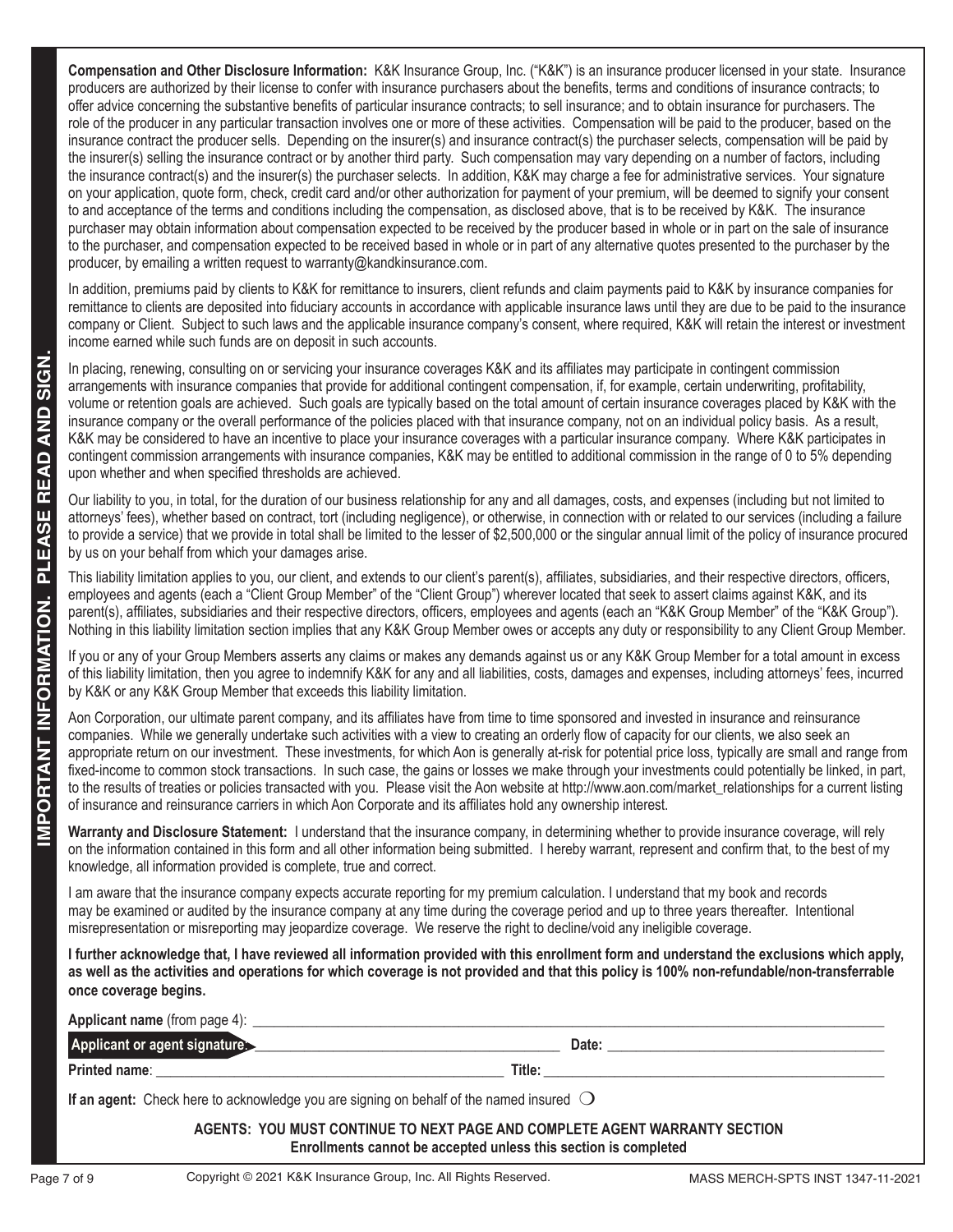## **AGENTS:**

| Please complete the information below. |         |                     |          |     |  |
|----------------------------------------|---------|---------------------|----------|-----|--|
|                                        |         | Agent/contact name: |          |     |  |
| Agency complete mailing address:       |         |                     |          |     |  |
|                                        | Address | City                | State    | Zip |  |
|                                        |         |                     |          |     |  |
|                                        |         |                     | Tax I.D. |     |  |

Paperty identifieds in the strengtheorem of the strengtheorem in the strengtheorem in the strengtheorem in the strengtheorem in the strengtheorem in the strengtheorem in the strengtheorem in the strengtheorem in the streng I represent and warrant as an insurance producer that I currently maintain, and will maintain, all individual, corporate or agency licenses or permits to conduct insurance business in the state coverage for this insured is being written. I further represent and warrant that I currently maintain errors and omissions insurance with a minimum limit of \$1,000,000 for myself, my officers, and employees. If requested by K&K, I will provide K&K with reasonably satisfactory evidence of all of the above mentioned items.

I understand there are no commissions included in this program unless purchased online at www.sportsinsurance-kk.com. A fee may be separately charged, subject to state insurance regulations. Fees cannot be included in the payment remitted to us.

I understand that agents do not have authority to issue binders or a certificate of insurance on behalf of this program.

## **Agent signature**: \_\_\_\_\_\_\_\_\_\_\_\_\_\_\_\_\_\_\_\_\_\_\_\_\_\_\_\_\_\_\_\_\_\_\_\_\_\_\_\_\_\_\_\_ **Date:** \_\_\_\_\_\_\_\_\_\_\_\_\_\_\_\_\_\_\_\_\_\_\_\_\_\_\_\_\_

#### **Applicable in AL**

Any person who knowingly presents a false or fraudulent claim for payment of a loss or benefit or who knowingly presents false information in an application for insurance is guilty of a crime and may be subject to restitution fines or confinement in prison, or any combination thereof.

### **Applicable in AR, LA, MD, RI and WV**

Any person who knowingly (or willfully)\* presents a false or fraudulent claim for payment of a loss or benefit or knowingly (or willfully)\* presents false information in an application for insurance is guilty of a crime and may be subject to fines and confinement in prison. \*Applies in MD Only.

#### **Applicable in CO**

It is unlawful to knowingly provide false, incomplete, or misleading facts or information to an insurance company for the purpose of defrauding or attempting to defraud the company. Penalties may include imprisonment, fines, denial of insurance and civil damages. Any insurance company or agent of an insurance company who knowingly provides false, incomplete, or misleading facts or information to a policyholder or claimant for the purpose of defrauding or attempting to defraud the policyholder or claimant with regard to a settlement or award payable from insurance proceeds shall be reported to the Colorado Division of Insurance within the Department of Regulatory Agencies.

#### **Applicable in DC**

WARNING: It is a crime to provide false or misleading information to an insurer for the purpose of defrauding the insurer or any other person. Penalties include imprisonment and/or fines. In addition, an insurer may deny insurance benefits if false information materially related to a claim was provided by the applicant. **Applicable in FL**

Any person who knowingly and with intent to injure, defraud, or deceive any insurer files a statement of claim or an application containing any false, incomplete, or misleading information is guilty of a felony of the third degree. **Applicable in KY**

#### Any person who knowingly and with intent to defraud any insurance company or other person files an application for insurance containing any materially false information or conceals, for the purpose of misleading, information concerning any fact material thereto commits a fraudulent insurance act, which is a crime. **Applicable in ME, TN, and WA**

#### It is a crime to knowingly provide false, incomplete or misleading information to an insurance company for the purpose of defrauding the company. Penalties (may)\* include imprisonment, fines and denial of insurance benefits. \*Applies in ME Only.

### **Applicable in NM**

Any person who knowingly presents a false or fraudulent claim for payment of a loss or benefit or knowingly presents false information in an application for insurance is guilty of a crime and may be subject to civil fines and criminal penalties.

#### **Applicable in NJ**

Any person who includes any false or misleading information on an application for an insurance policy is subject to criminal and civil penalties.

#### **Applicable in NY**

Any person who knowingly and with intent to defraud any insurance company or other person files an application for insurance or statement of claim containing any materially false information, or conceals for the purpose of misleading, information concerning any fact material thereto commits a fraudulent insurance act, which is a crime, and shall also be subject to a civil penalty not to exceed five thousand dollars and the stated value of the claim for each such violation.

#### **Applicable in OH**

Any person who, with intent to defraud or knowing that he is facilitating a fraud against an insurer, submits an application or files a claim containing a false or deceptive statement is guilty of insurance fraud.

#### **Applicable in OK**

WARNING: Any person who knowingly, and with intent to injure, defraud or deceive any insurer, makes any claim for the proceeds of an insurance policy containing any false, incomplete or misleading information is guilty of a felony. **Applicable in PA**

#### Any person who knowingly and with intent to defraud any insurance company or other person files an application for insurance or statement of claim containing any materially false information or conceals for the purpose of misleading, information concerning any fact material thereto commits a fraudulent insurance act, which is a crime and subjects such person to criminal and civil penalties.

#### **Applicable in OR**

Any person who knowingly and with intent to defraud or solicit another to defraud the insurer by submitting an application containing a false statement as to any material fact may be violating state law.

#### **Applicable in VA**

It is a crime to knowingly provide false, incomplete or misleading information to an insurance company for the purpose of defrauding the company. Penalties include imprisonment, fines and denial of benefits.

FRAUD APPS (2019/11)